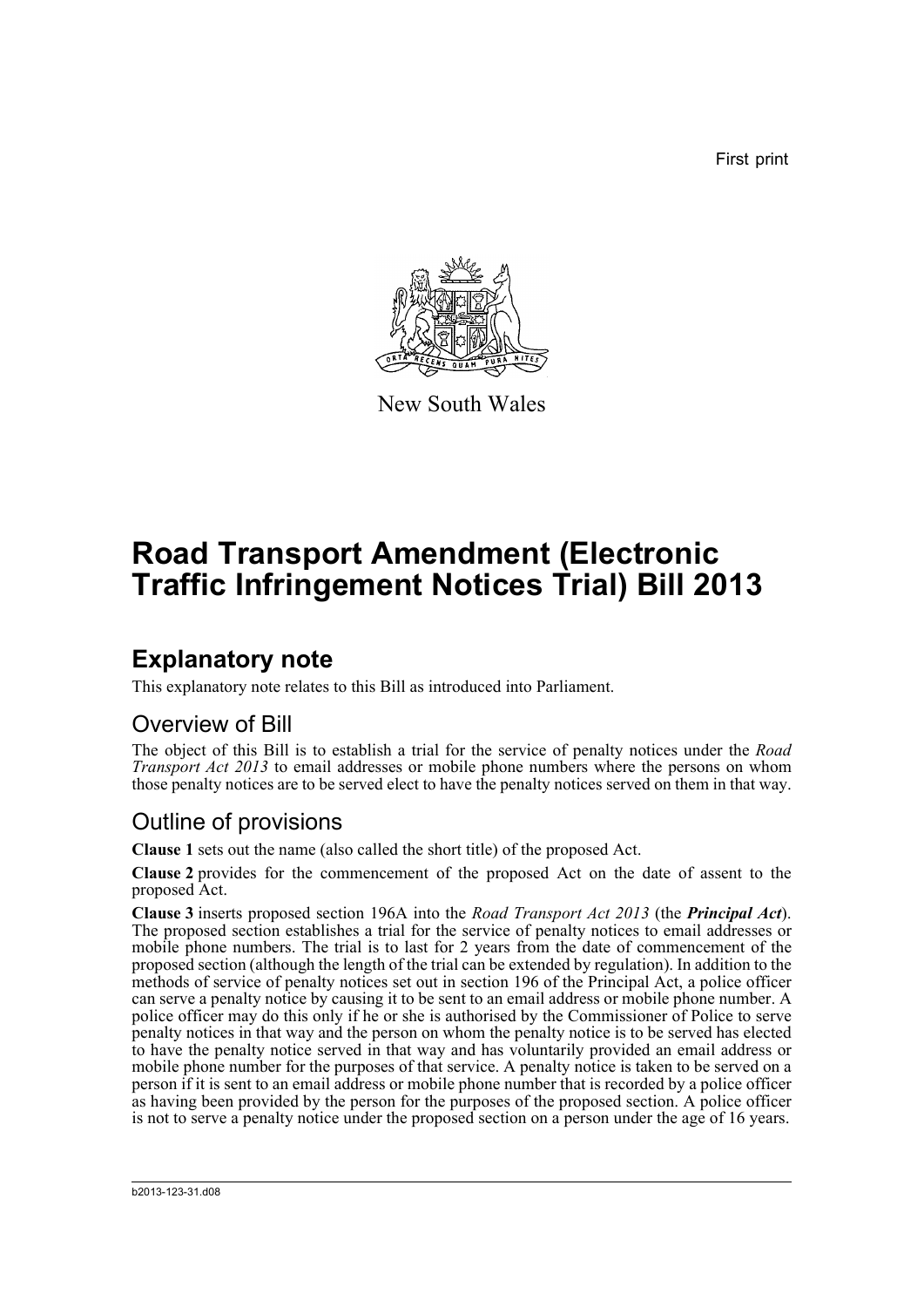First print



New South Wales

# **Road Transport Amendment (Electronic Traffic Infringement Notices Trial) Bill 2013**

## **Contents**

|   |                                            | Page |
|---|--------------------------------------------|------|
|   |                                            |      |
|   | Name of Act                                | ⌒    |
| 2 | Commencement                               | ◠    |
| 3 | Amendment of Road Transport Act 2013 No 18 |      |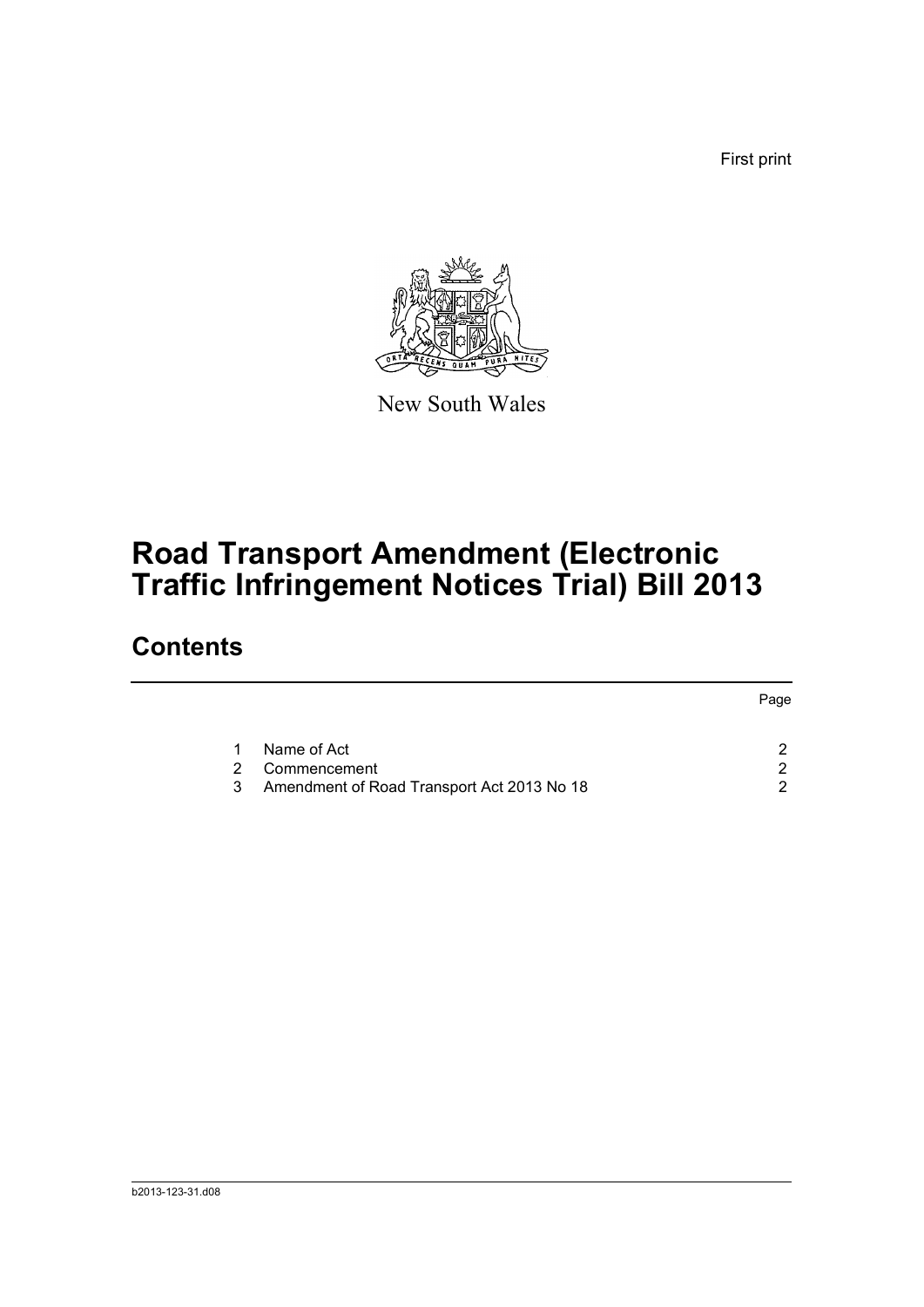

New South Wales

# **Road Transport Amendment (Electronic Traffic Infringement Notices Trial) Bill 2013**

No , 2013

#### **A Bill for**

An Act to amend the *Road Transport Act 2013* to establish a trial for the service of penalty notices to email addresses or mobile phone numbers where persons elect to have the penalty notices served on them in that way.